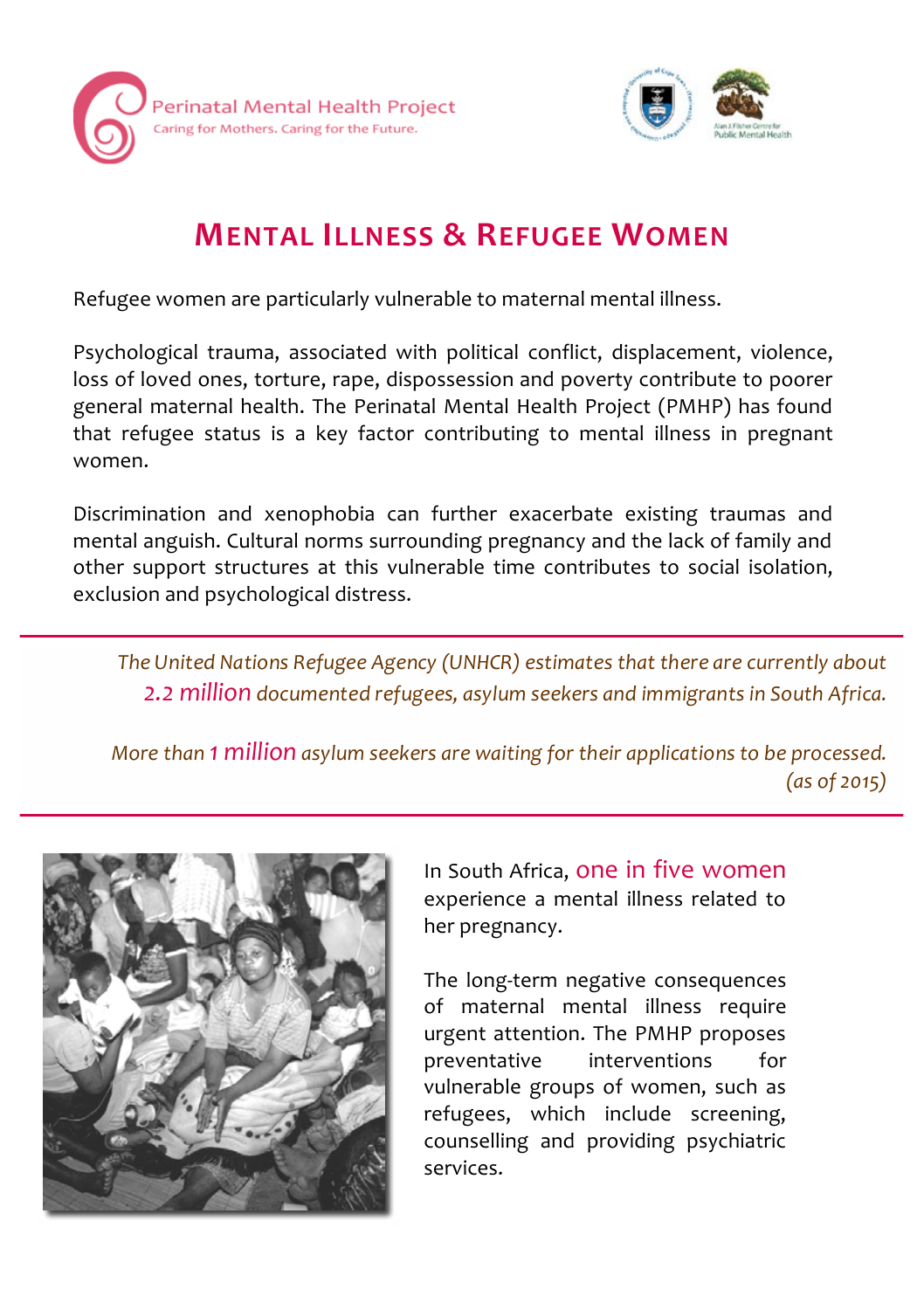#### **Christine meets Charlotte**

Christine arrived in South Africa from the Democratic Republic of Congo four years ago.

Christine struggled to get work and stay employed due to language difficulties. When Christine became pregnant for the second time, her partner did not want the child. He became verbally and emotionally abusive and was controlling with finances. She was forced to live on his meagre handouts.

*Maybe it wasn't a wise decision to bring this child into the world. I am a failure. How am I going to take care of this baby?*

Eight hours after giving birth to her second daughter, Christine was discharged from hospital and returned home. Despite her pain and exhaustion, she had to continue, alone, with her domestic obligations – washing clothes, cleaning the house, and cooking for her partner and children.

Christine's relationship with her partner deteriorated, and without any friends or family to support her, Christine felt completely alone. She became increasingly sad and stressed.

Feeling despondent, isolated and helpless, Christine found it difficult to bond with her new baby and had no energy to meet the demands of her 2 year old daughter.

She wanted to 'run away from it all', but then was consumed with guilt for having such thoughts.

Cultural norms added to Christine's desperation. At the time of her pregnancy, her partner's parents had not yet paid lobola (dowry) for her. She was therefore not recognised as being married. Consequently, her baby could not be named, making it more difficult to bond.

Christine's stress and depression caused her breast milk to dry up. She was referred to Charlotte, the PMHP's French-speaking counsellor. At the time, she was 31 years old, and unemployed. Her daughters were 2 years and 2 months old.

Charlotte worked with Christine on acknowledging her feelings, and building a sense of her own self-worth and capabilities. Christine started to develop solutions to some of her problems, and felt empowered to negotiate a healthier way to communicate with her partner. She also accepted the help of a breastfeeding advisor.

Today, Christine loves being a mother. She is more able to manage stress effectively and to care for her own and her children's physical and emotional needs.

*At first, help was like a slap in my face. But with counselling I recognised that I had a problem and that it was not my fault. I now have time with my children and the milk is flowing. The heavy cloud over my head has been swept away. I now take things one step at a time.*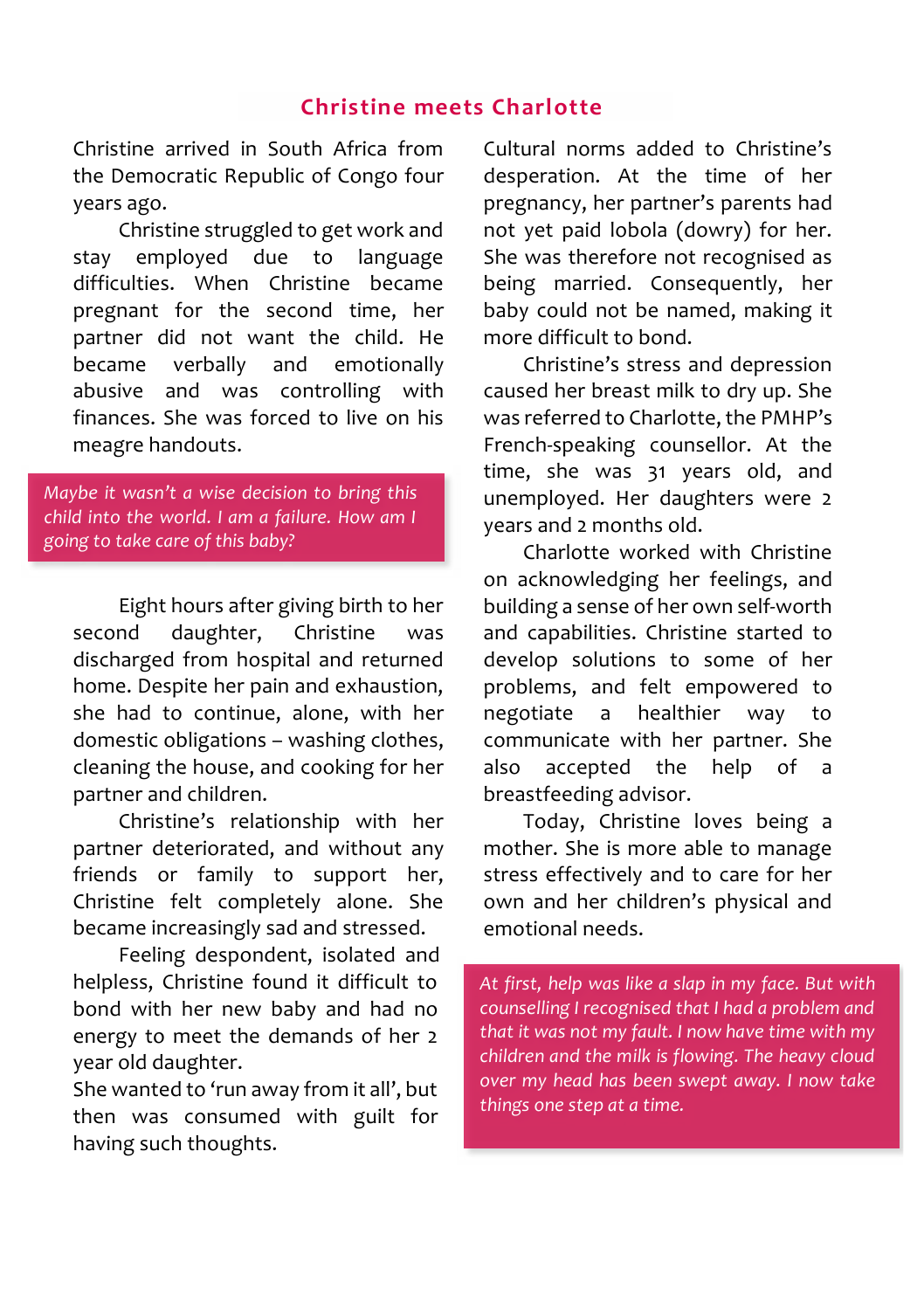### **IMPACT**

Mental illness causes the greatest decrease in health status of any chronic disease, and when present with other chronic illnesses, such as HIV, mental illness can worsen health outcomes more than any other disease combination.

Emotional distress in pregnant women can have long-term physical and psychological impacts on the foetus, infant and child. Maternal mental illness has been identified as a major obstacle to social development and achieving the Millennium Development Goals.

Loneliness, loss of identity, poverty and trauma are the main stressors that we see. Many refugee women have no one to talk to, and pregnancy makes them more vulnerable.

*Charlotte Mande-Ilunga French-speaking counsellor PMHP*

That is why we believe that caring for mothers is caring for the future.

#### **Mental illness in the mother can:**

- limit access to proper antenatal care which may lead to obstetric complications
- cause her to default on HIV and mother-to-child prevention treatments
- impact on foetal brain development, e.g. increased future risk of Attention Deficit Disorder
- increase vulnerability to both communicable and non-communicable diseases in both mother and child leading to increased hospitalisation
- prevent her from accessing immunization services for her baby
- disrupt the mother-baby bond
- impact on infant development, e.g. stunted growth, behavioural and emotional problems in her baby which may last into childhood and/or adolescence
- lead to infant mortality
- lead to suicide or other conditions which increase maternal mortality